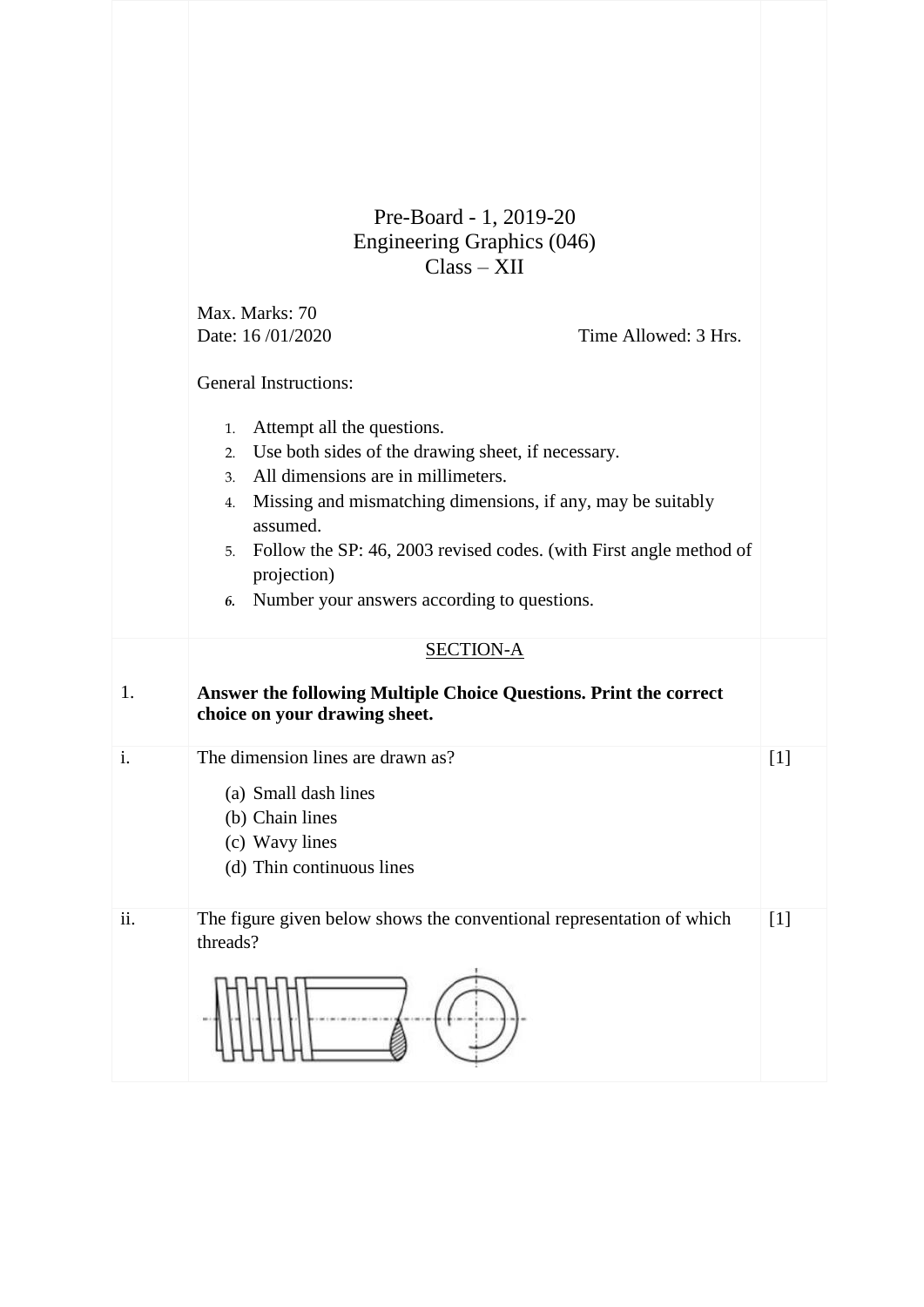|       | (a) External square threads<br>(b) External V-threads<br>(c) Internal square threads<br>(d) Internal V-threads                                                                                                                                                                                                                                                                                     |                   |
|-------|----------------------------------------------------------------------------------------------------------------------------------------------------------------------------------------------------------------------------------------------------------------------------------------------------------------------------------------------------------------------------------------------------|-------------------|
| iii.  | Why Gib head is provided on a Gib head key?<br>(a) To facilitate the withdrawal of the key without disturbing the setting<br>of the Hub.<br>(b) For lubrication purpose<br>(c) For the aesthetic sense<br>(d) To reduce the cost of manufacture                                                                                                                                                    | $[1]$             |
| iv.   | What is the purpose of an Open bearing?<br>(a) To join two pipes<br>(b) To support the moving shaft<br>(c) To joint two shafts<br>(d) To support the pipes                                                                                                                                                                                                                                         | $[1]$             |
| V.    | Solid cast iron pulley is attached to the shaft by means of a<br>(a) Rivet<br>$(b)$ Bolt<br>$(c)$ Key<br>(d) Stud                                                                                                                                                                                                                                                                                  | [1]               |
| 2.    | <b>SECTION-B</b><br><b>Answer the following:</b>                                                                                                                                                                                                                                                                                                                                                   |                   |
| (i)   | Construct an Isometric Scale.                                                                                                                                                                                                                                                                                                                                                                      | [4]               |
| (ii)  | A frustum of triangular pyramid (base edge 40 mm, top edge 30 mm and<br>height 60 mm) is kept with its axis perpendicular to H.P. One of the base<br>edges is nearer to the observer and is parallel to V.P. Draw its isometric<br>projection. Show the axis and indicate the direction of viewing. Give all<br>dimensions.                                                                        | $\lceil 7 \rceil$ |
| (iii) | A vertical hexagonal prism (base edge 20 mm, height 70 mm) is placed centrally<br>on the top circular face of a hemisphere (Diameter 80 mm). Two base edges of<br>the prisms are perpendicular to V.P. the common axis is perpendicular ot H.P.<br>Draw the isometric projection of the combination of solids. Show the common<br>axis and indicate the direction of viewing. Give all dimensions. | [13]              |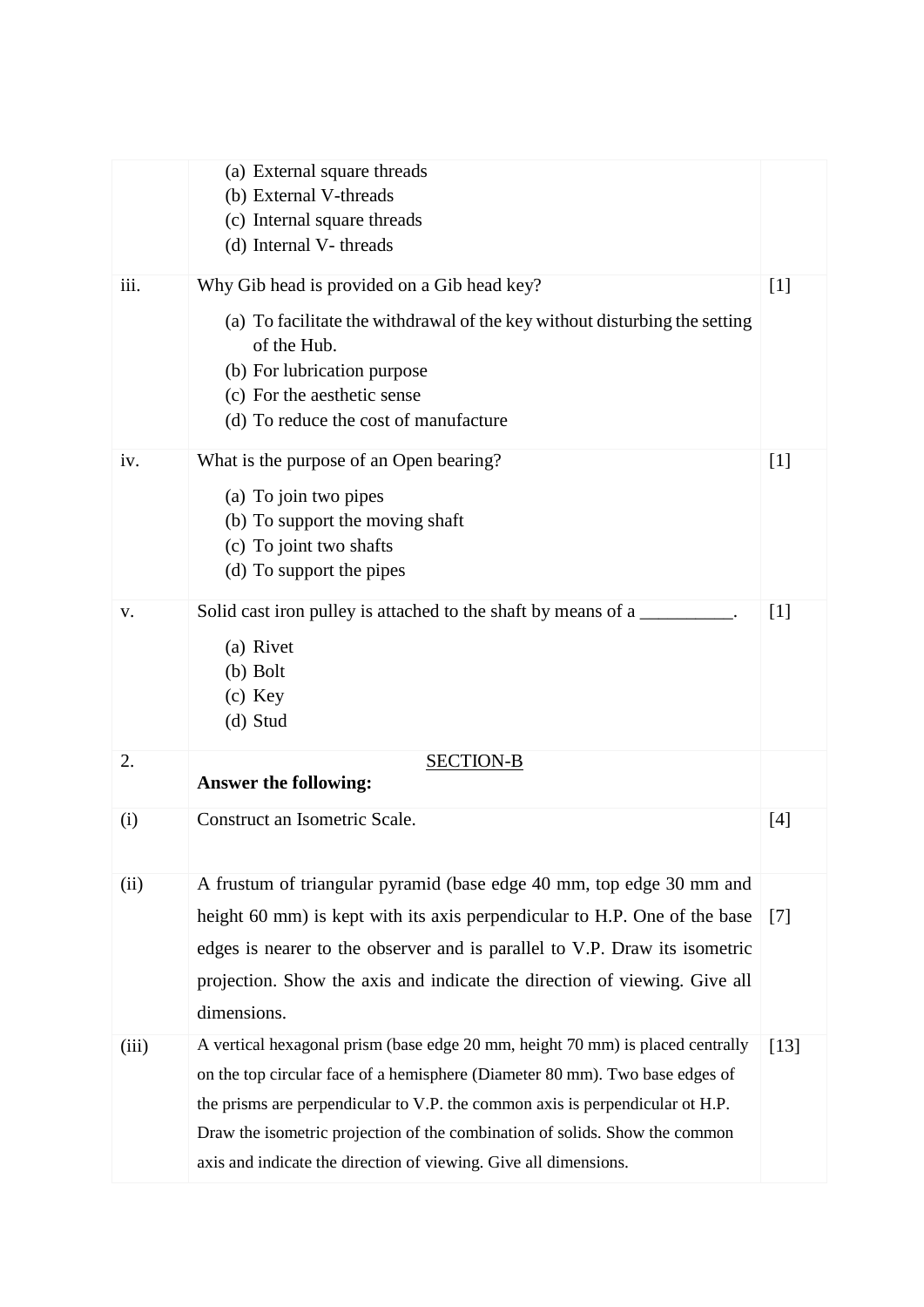| 3. (i) | Draw to scale 1:1 the front view and top view of a Hook bolt of size M20,<br>keeping the axis vertical. Give standard dimensions. | [8]               |
|--------|-----------------------------------------------------------------------------------------------------------------------------------|-------------------|
|        | <b>Or</b>                                                                                                                         |                   |
|        | Draw to scale 1:1, the sectional front view of a Single riveted lap joint for                                                     |                   |
|        | joining the plates of thickness 16mm. Give standard dimensions.                                                                   |                   |
| (ii)   | Keep the axis vertical, sketch freehand the front view of a Hexagonal                                                             | $\lceil 5 \rceil$ |
|        | socket head screw of size M10. Give standard dimensions.                                                                          |                   |
|        | <b>Or</b>                                                                                                                         |                   |
|        | Keep the axis parallel to both H.P. and V.P. Sketch freehand the front                                                            |                   |
|        | view and side view of a Plain stud of diameter 20 mm. Give standard                                                               |                   |
|        | dimensions.                                                                                                                       |                   |
| 4.     | Figure shows details of an unprotected Flange Coupling. This figure                                                               |                   |
|        | shows one view, each of the part no. 1, 2 and 3 and two views of part                                                             |                   |
|        | no.4. Draw to a scale 1:1, the following orthographic views.                                                                      |                   |
|        | Elevation, upper half in section<br>(i)                                                                                           | $[14]$            |
|        | Right hand side view, without section.<br>(ii)                                                                                    | [8]               |
|        | Print the title and the scale used. Draw the projection symbol. Give 8                                                            | [6]               |
|        | important dimensions.                                                                                                             |                   |
|        |                                                                                                                                   |                   |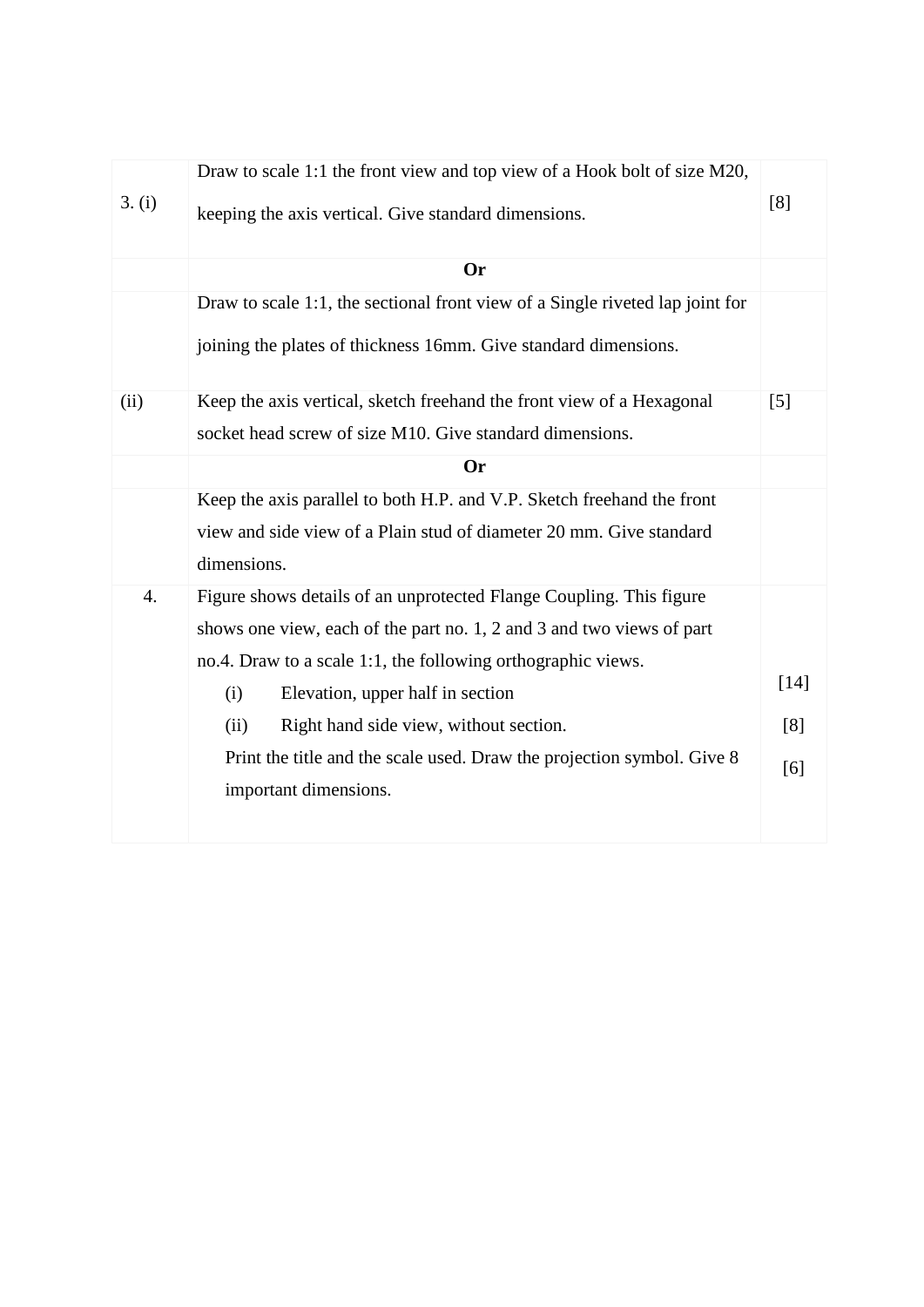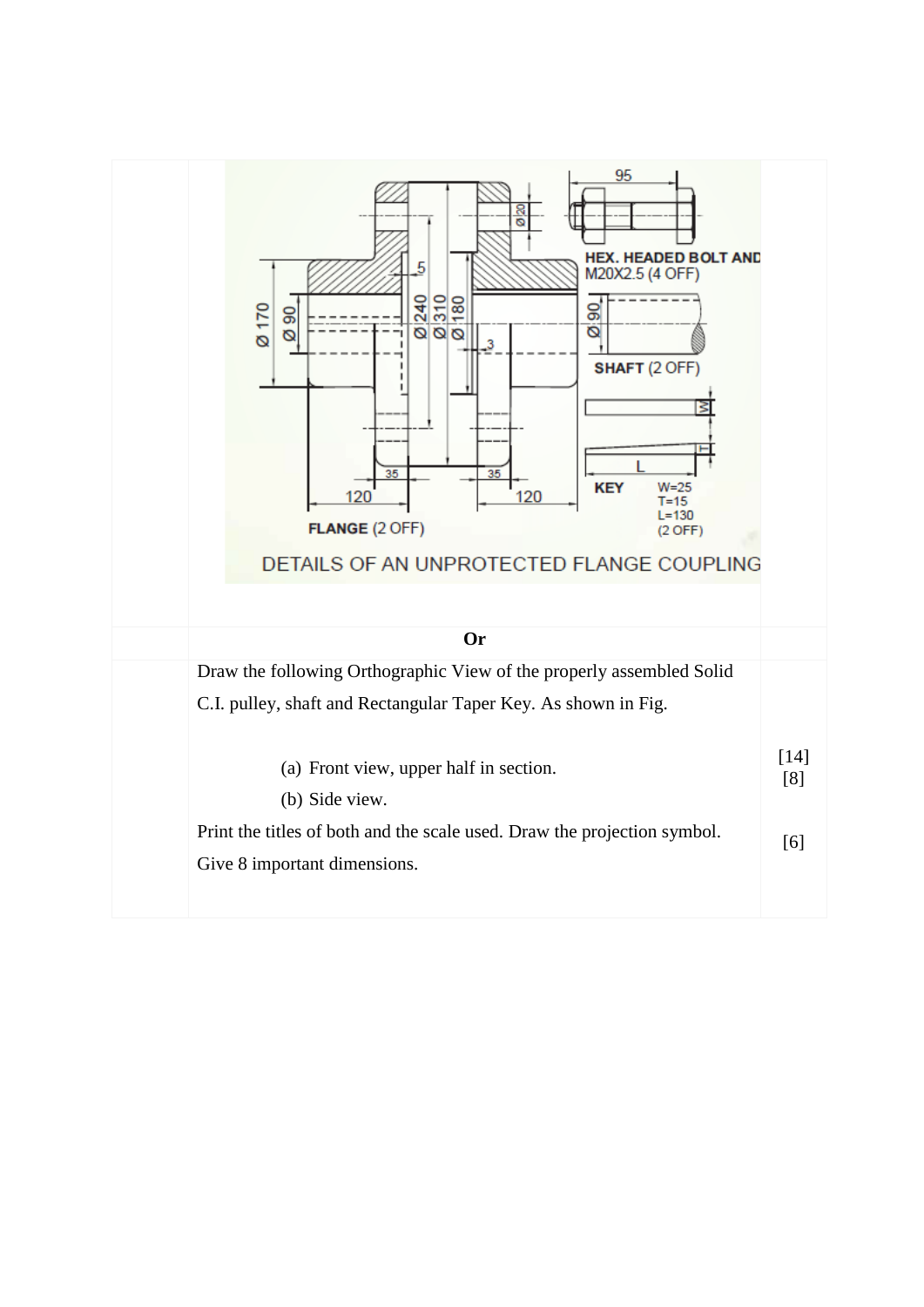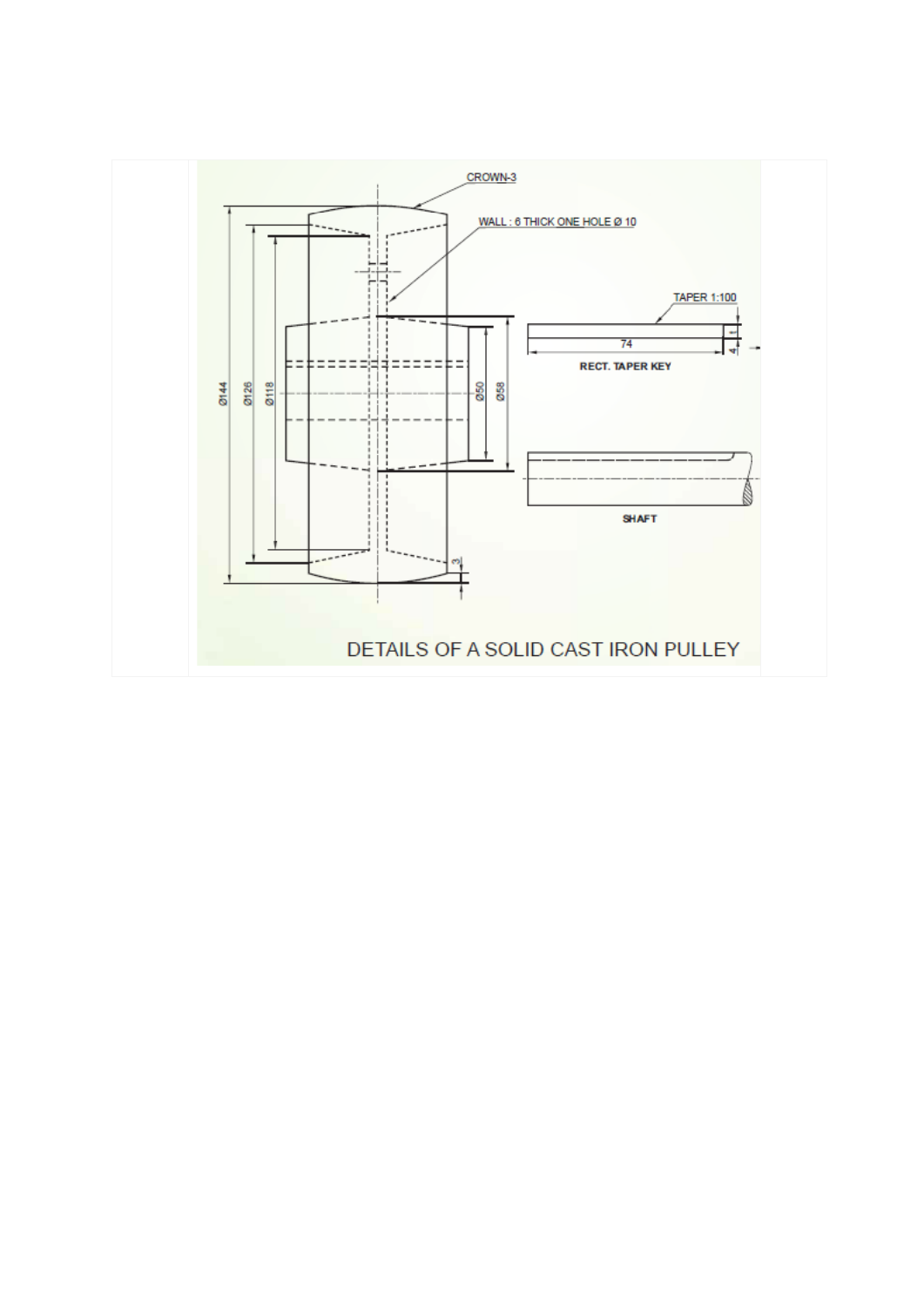